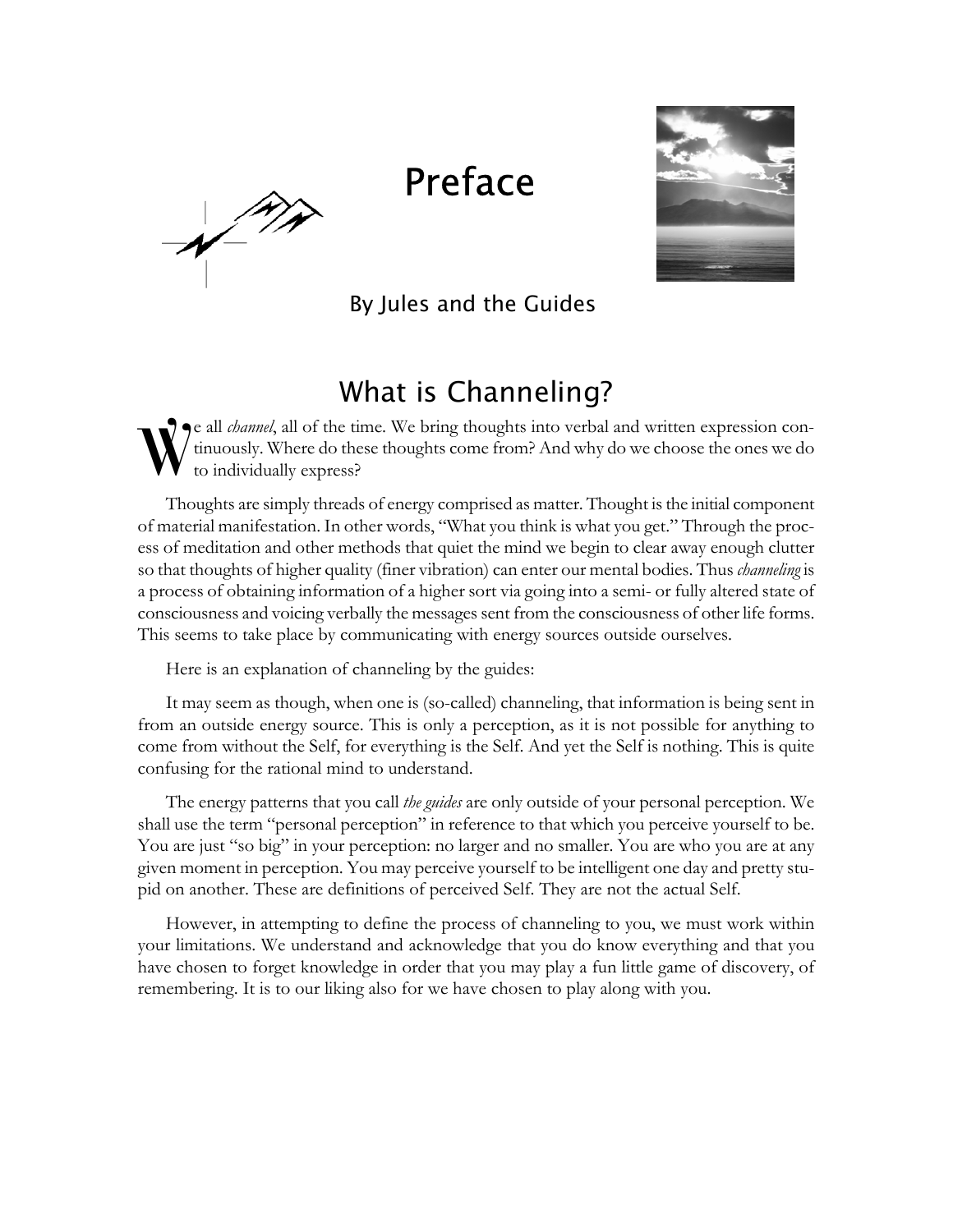You see, in actuality, we are a part of you that you have forgotten. It has been since the beginning of humankind's evolution that those choosing to listen to more than the voice of the mass consciousness have heard other voices. You have historical records of profound statements made by prophets and seers from all times. Why is it that these persons seem so wise and able to interpret or hear such high information? It is because they have chosen (either consciously or subconsciously) to expand their perception of consciousness.

Visualize in your mind's eye your own consciousness. Really see it. Notice how large it is. Perhaps it extends hundreds of feet beyond your physical-ness or perhaps just a few feet. Within this consciousness is everything that you know, everything that you can retrieve at will. For example, "two plus two equals four." This you know and can retrieve instantaneously when asked. Now there are many things hidden within this perception of consciousness that are not readily visible to you. Perhaps you are attending a theater presentation and you can recite the lines to the play before the characters themselves recite them. This could be due to the fact that you played Romeo in an earlier high school performance, or that you read Shakespeare many long years ago and had forgotten.

Now if we were to tell you that you have the potential ability to recite each and every word that any given person were about to speak, it would scare you into hiding wouldn't it? Yes, that it might. But we do express to you that you have these abilities and humankind is on the brink of discovering profound "telepathic" (we use this word sparingly for we have not found appropriate description in your language for the process of mind-linking) abilities that are possible in all advanced stages of consciousness.

We shall expound upon the abilities of consciousness in further discourse. We wish now to explain the process of what your society defines as channeling:

Channeling seems to those who are experiencing it to be a process by which higher information is accessed. When one is developing consciousness, he or she is in actuality just opening up to remembering parts of consciousness that have been forgotten.

When human evolution "fell" into the density of *third-dimensional consciousness*, all other dimensions were temporarily forgotten. The perception of third-dimensional consciousness is about all that is seen from human awareness—in this consciousness everything is solid and there is nothing beyond what can be known through the five senses. Let us play with this for a moment. Imagine in your mind's eye that you have no physical-ness. You have no physical body, no material possessions to maintain. Do you sense how light filled you are, how you have nothing to take care of?

When humankind made the choice to descend into third dimensional perception, they also chose to do it perfectly. And to create density with such perfection, it is all but impossible not to get lost within the physical-ness. It takes all of one's time and energy just to maintain materialism. For those of you trying to "get out", take a good look around at how much materialism you are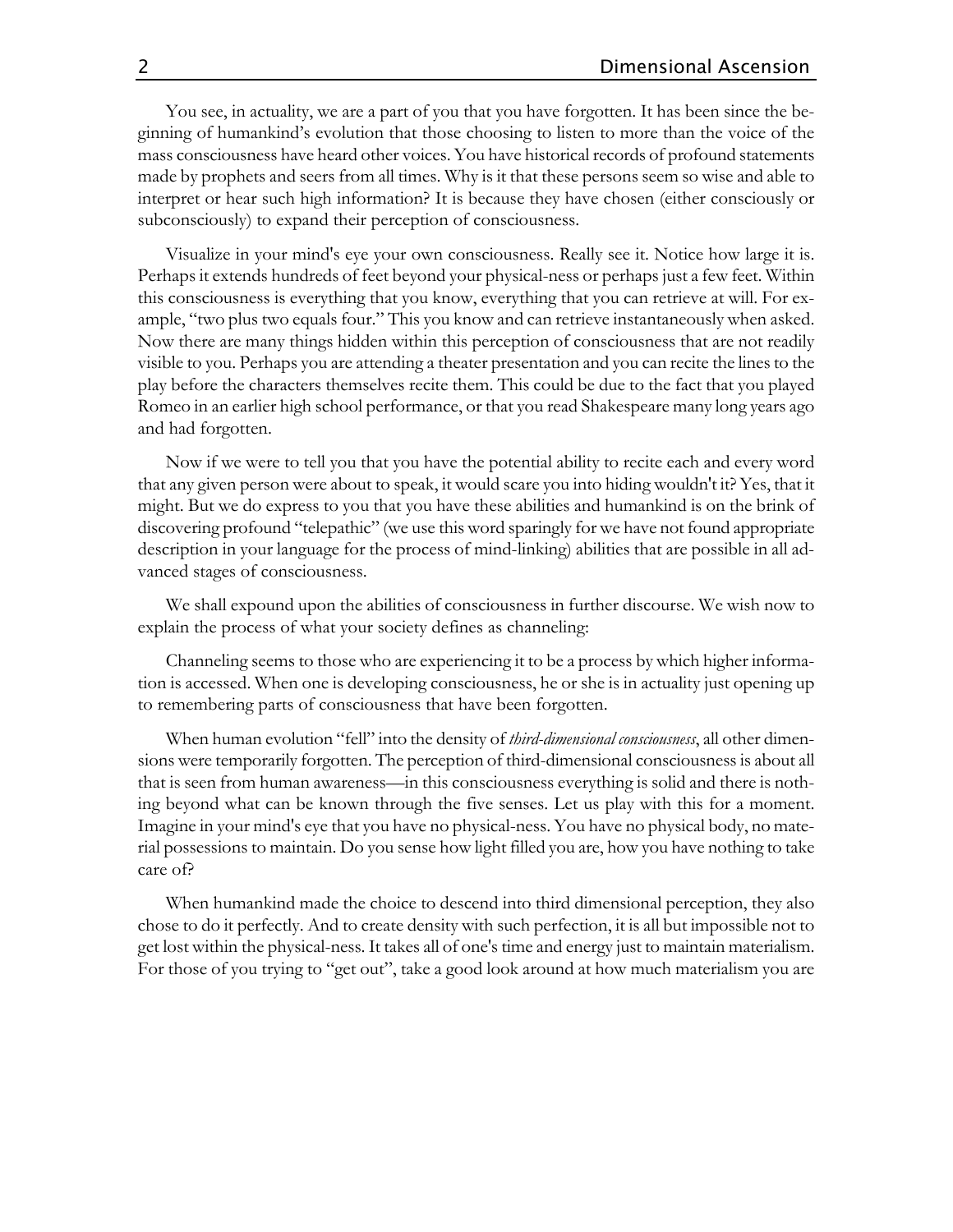## Preface 3

attempting to maintain. Does it take much of your time? Yes? Well then you will never get out until you take on a lighter perspective and clean up unnecessary materialism. We do not say this lightly however, for it is a serious subject.

Let us take a look at many who state that they wish to channel or expand their personal consciousness. We look at their homes and we see clutter, massive clutter. We see unnecessary boxes of material items, which will most likely never be used again. Why would one wish to hang on to clutter, which serves no personal use? It only gets in the way of expansion. One must have a lot of empty room to move into. Such is the void in consciousness. First one must clean out the physical closets, thus proceeding with massive clearing of the emotional and mental closets.

There are many processes by which to clear the emotional and mental baggage that humans carry. Find an appropriate method, which seems to eliminate the darkness in the most expedient way. It is not always necessary to know exactly what garbage is being thrown. For often it is best not to know. But it must be done to clear the way for light to shine through.

Because humankind chose to experiment with density, it was necessary to develop belief structures that would maintain and keep (set up) the physical structures of 3-D. For example, in order to keep traffic moving smoothly you must have your stoplights. In order to keep your physical shelter you must maintain the electrical and plumbing features. It is necessary to make repairs in order that the structure is maintained. We suggest, however, that there are many structures that no longer need maintaining (such as outdated relationship units no longer appropriate to personal expansion.)

We are also suggesting that many cling to obsolete ideas of what the Self is, of its capabilities. Often you do not acknowledge the incredibleness of your abilities. All that is necessary is a willingness to see, to experience. We tease you with this note for we know of your curious nature. You are much like your feline, for you will curiously explore all of your perceived reality. We lead you then teasingly into this discourse. So be it that you will discover massive amounts of fun and exciting insights that you will experiment and play with.

We encourage you to take a very "light" look at much of what will be revealed to you in this book, for you need no more heaviness in your world. You need only light to make the next leap in consciousness. We express our sincere gratitude to those of you who are reading this. You can bring guidance into your personal consciousness. This guidance is more expanded than you presently know. Just by opening up spaces, by clearing out the old unusable baggage that you carry, you will begin to feel energies of varying quality. This will enlighten you into higher more expanded states of consciousness. And soon you will become the guidance that you once channeled. Isn't this a marvelous experiment that we together and singularly have created? We hope that you feel the excitement of this, our adventure. We have much information to share and wish to have it charged with the energy of you, the reader. For each individual representation of spirit has a piece to give, a part to play.